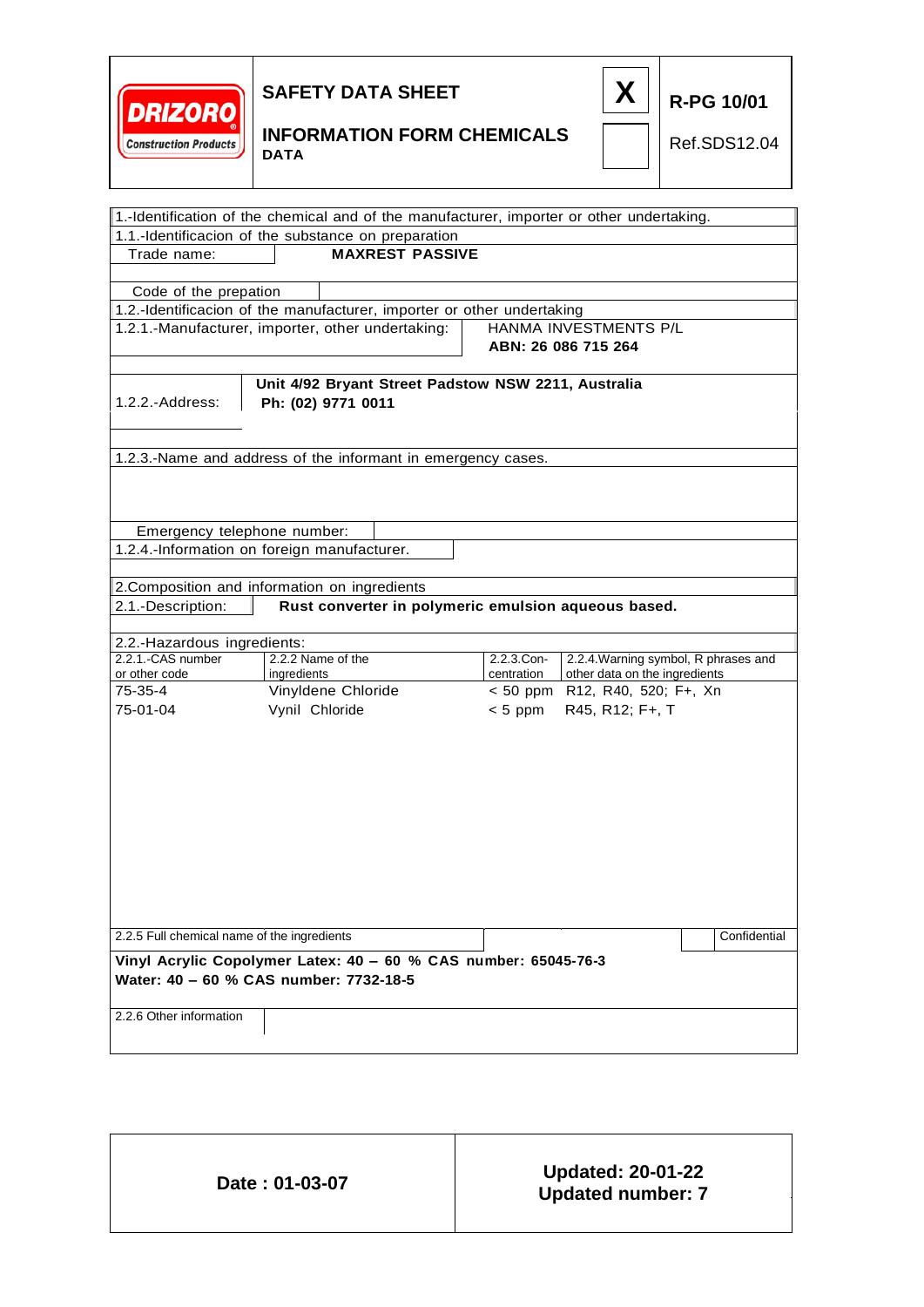



Ref.SDS12.04

**R-PG 10/01**

| 3. Hazards Identification                                                                                                                                                                |                                                      |  |  |  |  |  |
|------------------------------------------------------------------------------------------------------------------------------------------------------------------------------------------|------------------------------------------------------|--|--|--|--|--|
| Avoid any contact with skin, eyes and respiratory system, as it may causes irritations. Wear<br>suitable clothes (gloves, protective glasses, body-suits,)                               |                                                      |  |  |  |  |  |
| 4. First aid measures                                                                                                                                                                    |                                                      |  |  |  |  |  |
| 4.1 Special instructions                                                                                                                                                                 |                                                      |  |  |  |  |  |
| Avoid any prolonged contact with skin, eyes and respiratory system                                                                                                                       |                                                      |  |  |  |  |  |
| 4.2 Inhalation                                                                                                                                                                           |                                                      |  |  |  |  |  |
| Move the patient to a well ventilated place. See a doctor.<br>4.3 Skin                                                                                                                   |                                                      |  |  |  |  |  |
| Remove the product and rinse, the affected area, immediately with plenty of water at least<br>for 15 minutes. Take the stained clothes off and if symptoms continue, go to see a doctor. |                                                      |  |  |  |  |  |
| 4.4 Splashes in eyes<br>Hold eyelids apart and clean the eyes right away at least for 15 minutes and see a doctor.                                                                       |                                                      |  |  |  |  |  |
| 4.5 Ingestion                                                                                                                                                                            |                                                      |  |  |  |  |  |
| Go right away to see a doctor, and show this safety data sheet.                                                                                                                          |                                                      |  |  |  |  |  |
| The decision of inducing or not to vomit, will be based on medical criteria.                                                                                                             |                                                      |  |  |  |  |  |
| 4.6 Information ot doctor or other trained persons giving first aid                                                                                                                      |                                                      |  |  |  |  |  |
| Treatment will be based on medical criteria, depending on patient's reaction.                                                                                                            |                                                      |  |  |  |  |  |
| 5. Fire-Fighting measures.                                                                                                                                                               |                                                      |  |  |  |  |  |
| 5.1 Suitable extinguishing media                                                                                                                                                         |                                                      |  |  |  |  |  |
| Water mist, chemist powder, foam, carbon dioxide (CO2)                                                                                                                                   |                                                      |  |  |  |  |  |
| 5.2 Extinguishing media which must not be used for safety reasons.                                                                                                                       |                                                      |  |  |  |  |  |
| Plenty of water-blast.                                                                                                                                                                   |                                                      |  |  |  |  |  |
| 5.3 Special exposure hazards in a fire.                                                                                                                                                  |                                                      |  |  |  |  |  |
| No flammable product. Small quantities of oxides of carbon, nitrogen or cyanides can be                                                                                                  |                                                      |  |  |  |  |  |
| released from combustion.                                                                                                                                                                |                                                      |  |  |  |  |  |
| Neighbours have to be evacuated as well as any person that could be found in the same                                                                                                    |                                                      |  |  |  |  |  |
| direction of wind.                                                                                                                                                                       |                                                      |  |  |  |  |  |
| 5.4. Special protective equipment for a fire                                                                                                                                             |                                                      |  |  |  |  |  |
| Firemen must wear boots, gloves and body-suits anti-fire, as well as autonomous                                                                                                          |                                                      |  |  |  |  |  |
| respiratory equipment.                                                                                                                                                                   |                                                      |  |  |  |  |  |
| 5.5 Other instructions                                                                                                                                                                   |                                                      |  |  |  |  |  |
| Retain expended liquids from fire fighting for later disposal.                                                                                                                           |                                                      |  |  |  |  |  |
| 6. Accidental release measures.                                                                                                                                                          |                                                      |  |  |  |  |  |
| 6.1 Personal precautions                                                                                                                                                                 |                                                      |  |  |  |  |  |
| Avoid any contact with skin and eyes.                                                                                                                                                    |                                                      |  |  |  |  |  |
| Wear protective clothes, such as gloves, boots and protection for eyes (glasses with lateral                                                                                             |                                                      |  |  |  |  |  |
| fittings)                                                                                                                                                                                |                                                      |  |  |  |  |  |
| 6.2 Environmental precautions                                                                                                                                                            |                                                      |  |  |  |  |  |
| Avoid the product come into the ground, sewer systems or any kind of water streams (Even                                                                                                 |                                                      |  |  |  |  |  |
| underground).                                                                                                                                                                            |                                                      |  |  |  |  |  |
| 6.3 Methods for cleaning up                                                                                                                                                              |                                                      |  |  |  |  |  |
| Take with mechanical devices or absorb with suitable products (sand, earth of diatoms,                                                                                                   |                                                      |  |  |  |  |  |
| Vermiculite, etc).                                                                                                                                                                       |                                                      |  |  |  |  |  |
| The residue must be picked up, labelled and removed following laws in force.                                                                                                             |                                                      |  |  |  |  |  |
| 6.4 Other instructions                                                                                                                                                                   |                                                      |  |  |  |  |  |
| 7. Handling and storage                                                                                                                                                                  |                                                      |  |  |  |  |  |
| 7.1 Handling                                                                                                                                                                             |                                                      |  |  |  |  |  |
| Use in well ventilated places. Do not inhale steams. Avoid any contact with skin and eyes.                                                                                               |                                                      |  |  |  |  |  |
| Wear suitable clothes. Take into account laws in force.                                                                                                                                  |                                                      |  |  |  |  |  |
| 7.2 Storage                                                                                                                                                                              |                                                      |  |  |  |  |  |
|                                                                                                                                                                                          |                                                      |  |  |  |  |  |
|                                                                                                                                                                                          |                                                      |  |  |  |  |  |
| Date: 01-03-07                                                                                                                                                                           | <b>Updated: 20-01-22</b><br><b>Updated number: 7</b> |  |  |  |  |  |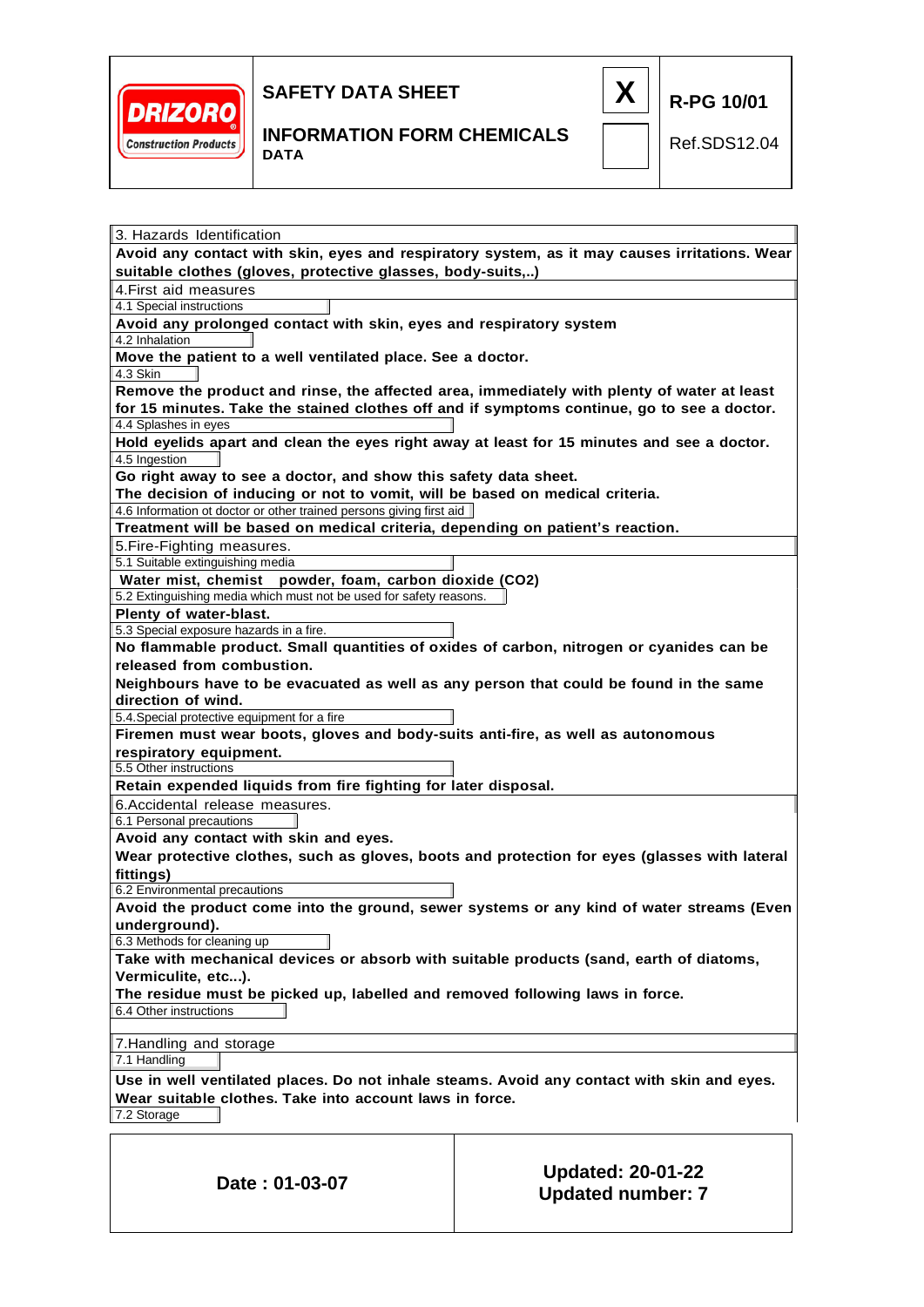



### **INFORMATION FORM CHEMICALS DATA**

Ref.SDS12.04

**R-PG 10/01**

|                                                                                                                                                                         |         | temperature between 10-35°C. Protect packaging of frost. |                                                      | Keep the packages perfectly closed and store in a dry, cool and well Ventilated place with a |
|-------------------------------------------------------------------------------------------------------------------------------------------------------------------------|---------|----------------------------------------------------------|------------------------------------------------------|----------------------------------------------------------------------------------------------|
| 8. Exposure controls / personal protection                                                                                                                              |         |                                                          |                                                      |                                                                                              |
| 8.1 Technical measures for exposure controls.                                                                                                                           |         |                                                          |                                                      |                                                                                              |
|                                                                                                                                                                         |         |                                                          |                                                      |                                                                                              |
| 8.2 Limit values for workplace                                                                                                                                          |         |                                                          |                                                      |                                                                                              |
| 8.2.1 HTP values                                                                                                                                                        |         |                                                          |                                                      |                                                                                              |
|                                                                                                                                                                         |         |                                                          |                                                      |                                                                                              |
| 8.2.2 Other information on limit values                                                                                                                                 |         |                                                          |                                                      |                                                                                              |
| 8.3. Personal protective equipment                                                                                                                                      |         |                                                          |                                                      |                                                                                              |
| 8.3.1. Special instructions for protection and hygiene<br>Provide well ventilation in places where storing, handling or applying.                                       |         |                                                          |                                                      |                                                                                              |
|                                                                                                                                                                         |         |                                                          |                                                      |                                                                                              |
| 8.3.2. Respiratory protection                                                                                                                                           |         |                                                          |                                                      |                                                                                              |
| No necessary under usual work conditions.                                                                                                                               |         |                                                          |                                                      |                                                                                              |
| 8.3.3 Hand protection                                                                                                                                                   |         |                                                          |                                                      |                                                                                              |
| Wear waterproofing gloves.                                                                                                                                              |         |                                                          |                                                      |                                                                                              |
| 8.3.4. Eye protection                                                                                                                                                   |         |                                                          |                                                      |                                                                                              |
| Wear glasses with lateral protection.                                                                                                                                   |         |                                                          |                                                      |                                                                                              |
| 8.3.5.Skin protection                                                                                                                                                   |         |                                                          |                                                      |                                                                                              |
| Wear boots and protective waterproofing clothes.                                                                                                                        |         |                                                          |                                                      |                                                                                              |
|                                                                                                                                                                         |         |                                                          |                                                      |                                                                                              |
| 9. Physical and chemical properties.                                                                                                                                    |         |                                                          |                                                      |                                                                                              |
| 9.1 Physical state, colour and odour.<br>$9.2.$ pH<br>$1 - 3$                                                                                                           |         | Milky liquid, characteristic odour.                      |                                                      |                                                                                              |
| 9.3 Information on changes in the physical state.                                                                                                                       |         |                                                          |                                                      |                                                                                              |
| 9.3.1. Boiling point / boiling range                                                                                                                                    | Approx. | 9.8 Explosive limits                                     | a.-Lower                                             |                                                                                              |
|                                                                                                                                                                         | 100°C   |                                                          |                                                      |                                                                                              |
| 9.3.2 Melting point / melting range                                                                                                                                     |         | b.- Upper                                                |                                                      |                                                                                              |
| 9.3.3 Decomposition temperature                                                                                                                                         |         | 9.9 . Oxidizing properties                               |                                                      |                                                                                              |
|                                                                                                                                                                         |         |                                                          |                                                      |                                                                                              |
|                                                                                                                                                                         |         |                                                          |                                                      |                                                                                              |
|                                                                                                                                                                         |         |                                                          |                                                      |                                                                                              |
| <b>N.A.</b>                                                                                                                                                             |         |                                                          |                                                      |                                                                                              |
|                                                                                                                                                                         |         | 9.10 Vapour pressure                                     |                                                      |                                                                                              |
|                                                                                                                                                                         |         | 9.11 Relative density                                    | Approx. 1.15 g/cm3                                   |                                                                                              |
|                                                                                                                                                                         |         | 9.12 Solubility                                          | a.-Water solubility                                  |                                                                                              |
|                                                                                                                                                                         |         |                                                          | Soluble                                              |                                                                                              |
|                                                                                                                                                                         |         | b.- Fat solubility                                       |                                                      |                                                                                              |
| 9.4. Flash point<br>9.5. Flammability (solid / gas)<br>9.6. Autoflammability<br>9.7. Explosion hazard<br>9.13 Partition coefficient (for ingredients) in-octano / water |         |                                                          |                                                      |                                                                                              |
|                                                                                                                                                                         |         |                                                          |                                                      |                                                                                              |
| Date: 01-03-07                                                                                                                                                          |         |                                                          | <b>Updated: 20-01-22</b><br><b>Updated number: 7</b> |                                                                                              |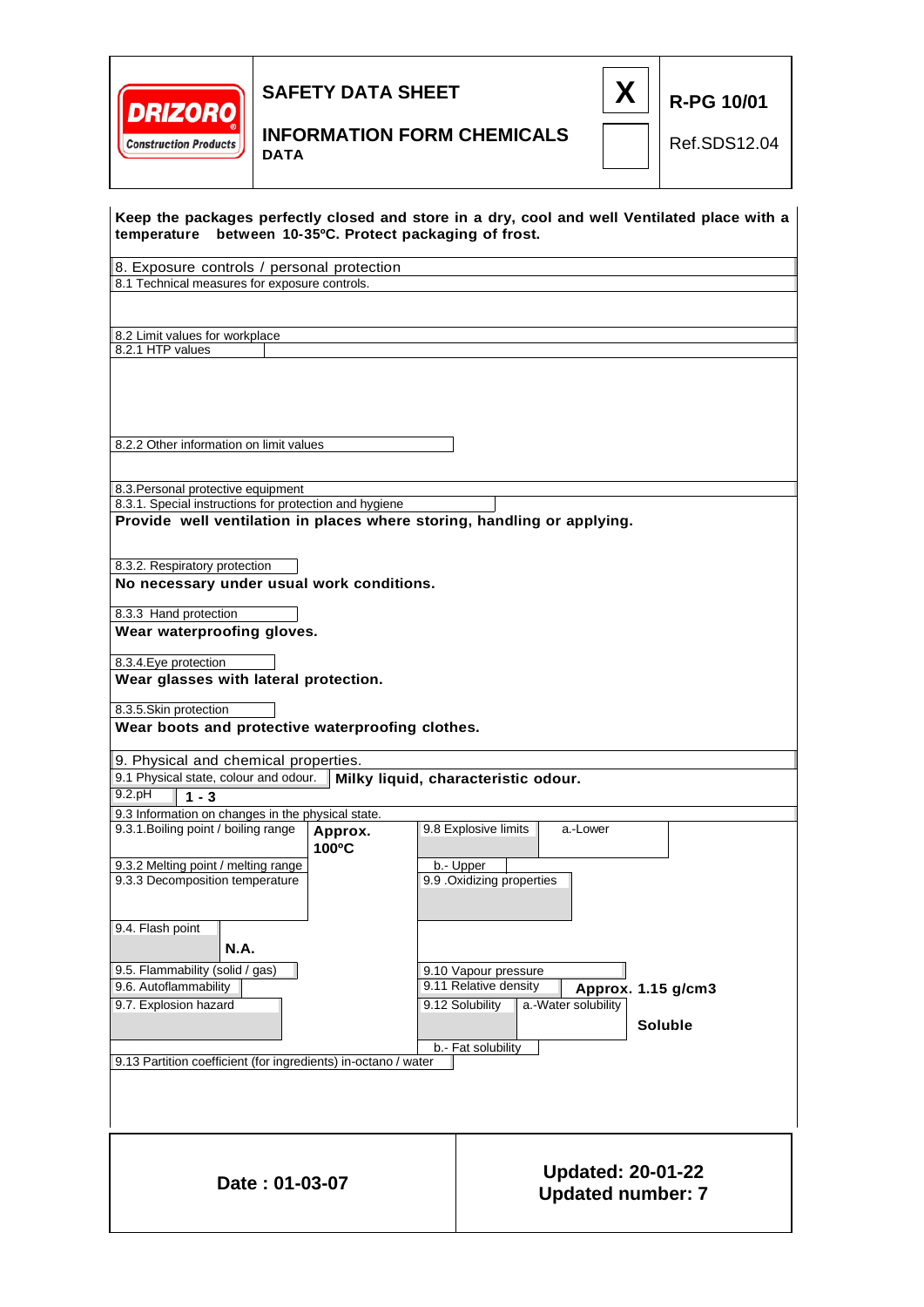| <b>DRIZORO</b><br><b>Construction Products</b>                                                                                                               | <b>SAFETY DATA SHEET</b><br><b>INFORMATION FORM CHEMICALS</b><br><b>DATA</b>                                           |  | X                                                    | <b>R-PG 10/01</b><br>Ref.SDS12.04 |  |  |
|--------------------------------------------------------------------------------------------------------------------------------------------------------------|------------------------------------------------------------------------------------------------------------------------|--|------------------------------------------------------|-----------------------------------|--|--|
| 9.14 Viscosity<br>9.15 Other information                                                                                                                     |                                                                                                                        |  |                                                      |                                   |  |  |
| 10.1 Conditions to avoid<br>unknown.<br>Protect against frost.                                                                                               | 10. Stability and reactivity<br>Hazardous reactions when storing or handling according common industrial practices are |  |                                                      |                                   |  |  |
| 10.2 Materials to avoid<br><b>N.A.</b>                                                                                                                       |                                                                                                                        |  |                                                      |                                   |  |  |
| 10.3 Hazardous decomposition products                                                                                                                        | Thermal decomposition can produce acrylic monomers.                                                                    |  |                                                      |                                   |  |  |
| 11. Toxicological information<br>11.1 Acute Toxicity                                                                                                         |                                                                                                                        |  |                                                      |                                   |  |  |
| 11.2 Irritancy and corrosiveness                                                                                                                             | In contact with skin and eyes may cause irritations.                                                                   |  |                                                      |                                   |  |  |
| 11.3 Sensitisation<br>Could take place.                                                                                                                      |                                                                                                                        |  |                                                      |                                   |  |  |
|                                                                                                                                                              | 11.4 Subacute, subchronic and prolonged toxicity                                                                       |  |                                                      |                                   |  |  |
| 11.5 Empirical data on effects on humans                                                                                                                     |                                                                                                                        |  |                                                      |                                   |  |  |
| 11.6 Other information on health effects                                                                                                                     |                                                                                                                        |  |                                                      |                                   |  |  |
| 12. Ecological information<br>12.1 Persistence in the environment<br>12.1.1 Biodegradation<br>This product is not biodegraded although easily bioeliminated. |                                                                                                                        |  |                                                      |                                   |  |  |
| 12.1.2 Chemical degradation                                                                                                                                  |                                                                                                                        |  |                                                      |                                   |  |  |
| 12.2 Bioaccumulation                                                                                                                                         |                                                                                                                        |  |                                                      |                                   |  |  |
|                                                                                                                                                              |                                                                                                                        |  |                                                      |                                   |  |  |
|                                                                                                                                                              | Date: 01-03-07                                                                                                         |  | <b>Updated: 20-01-22</b><br><b>Updated number: 7</b> |                                   |  |  |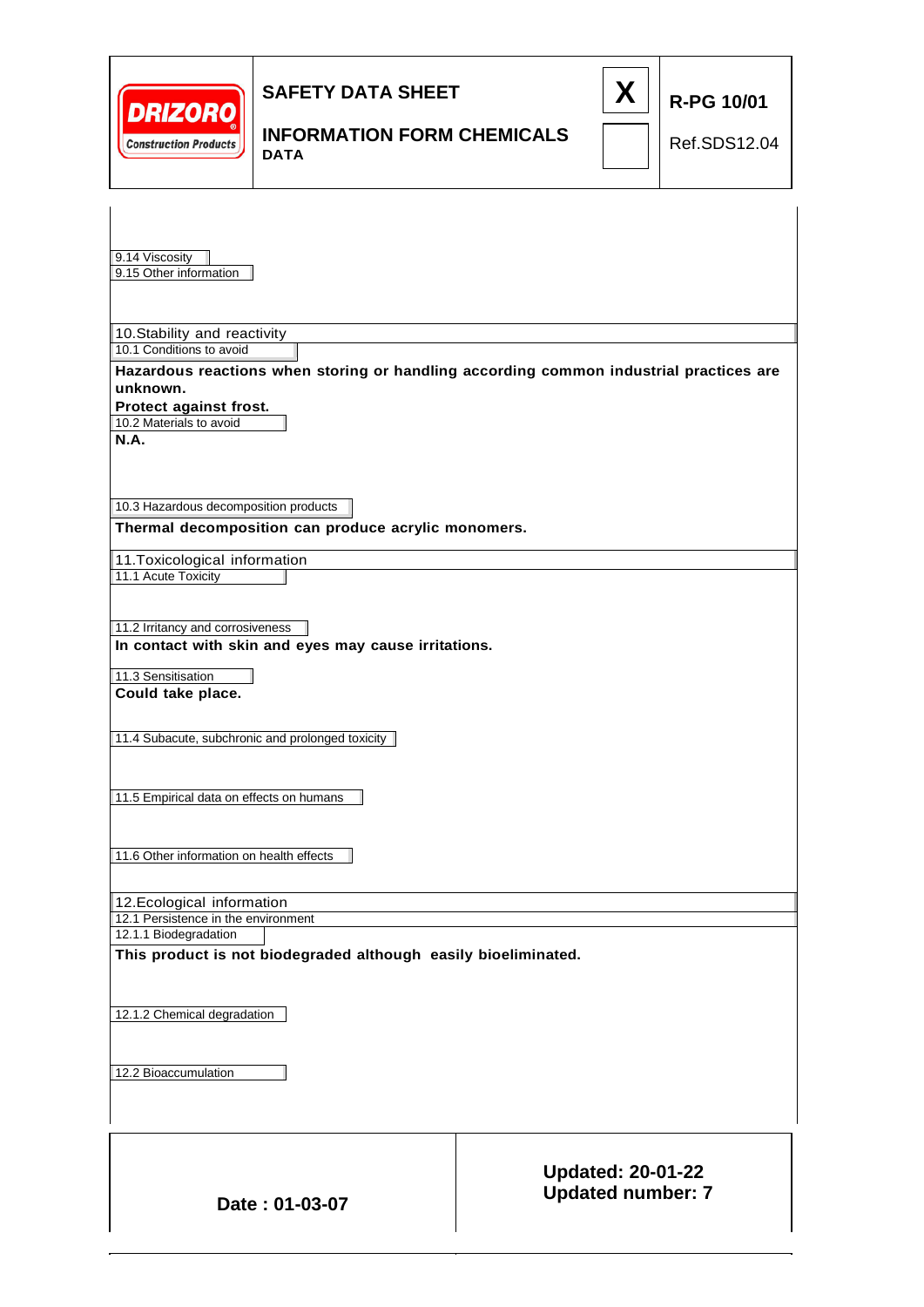| <b>DRIZORO</b><br><b>Construction Products</b>                                                                                                                                                                                                                                                                          | <b>SAFETY DATA SHEET</b><br><b>INFORMATION FORM CHEMICALS</b><br><b>DATA</b>     |                                                     | X | <b>R-PG 10/01</b><br>Ref.SDS12.04 |
|-------------------------------------------------------------------------------------------------------------------------------------------------------------------------------------------------------------------------------------------------------------------------------------------------------------------------|----------------------------------------------------------------------------------|-----------------------------------------------------|---|-----------------------------------|
| 12.3 Mobility<br>This product is stable.                                                                                                                                                                                                                                                                                |                                                                                  |                                                     |   |                                   |
| 12.4 Toxic effects on organisms<br>12.4.1 Aquatic toxicity<br>scream.                                                                                                                                                                                                                                                   | Avoid the product comes into the sewage system or any superficial or underground |                                                     |   |                                   |
| 12.4.2 Other toxicity<br>12.5. Other information                                                                                                                                                                                                                                                                        |                                                                                  |                                                     |   |                                   |
| 13. Disposal considerations<br>Disposal according to legislation in force, residue has to be properly labelling.<br>Take with mechanical devices or absorb with suitable products.<br>Solution can be coagulated with gradual addition of calcic chloride and dispose the residue<br>according to legislation in force. |                                                                                  |                                                     |   |                                   |
| 14. Transport information<br>14.1 UN number<br>No classified like hazardous merchandise.<br>14.2 Packaging category<br>14.3 Land transport<br>14.3.1 Transport class<br>14.3.2 Risk code<br>14.3.3 Name according to bill of freight                                                                                    |                                                                                  |                                                     |   |                                   |
| 14.3.4 Other information<br>14.4 Sea transport<br>14.4.1 IMDG class<br>14.4.2 Correct technical name<br>14.4.3 Other information                                                                                                                                                                                        |                                                                                  |                                                     |   |                                   |
|                                                                                                                                                                                                                                                                                                                         | Date: 01-03-07                                                                   | <b>Updated: 20-01-22</b><br><b>Updated number:7</b> |   |                                   |